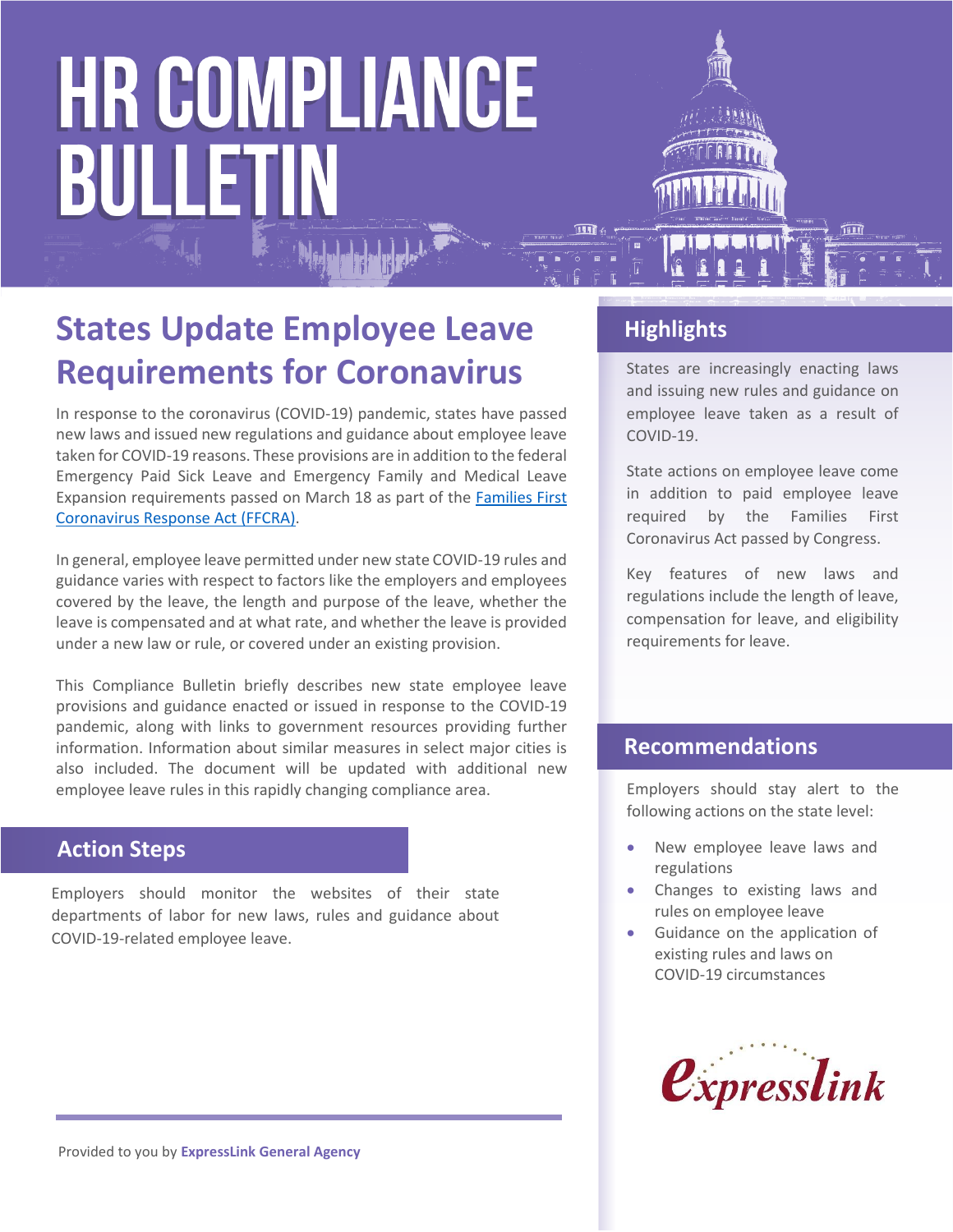

### **California**

The California Labor Commissioner has issued [FAQs](https://www.dir.ca.gov/dlse/2019-Novel-Coronavirus.htm) on employee leave options, compensation and salary in the context of COVID-19. In addition, Governor Newsom issued a[n executive order](https://www.gov.ca.gov/2020/04/16/governor-newsom-announces-paid-sick-leave-benefits-for-food-sector-workers-impacted-by-covid-19-additional-protections-for-consumers/) requiring large employers to provide up to 80 hours of paid leave for food sector workers for certain COVID-19-related reasons. Covered workers include farm workers, grocery workers and food delivery workers, among others. The measure was intended to provide paid leave for employees not covered by FFCRA's paid leave provisions. [Click here](https://www.gov.ca.gov/2020/04/16/governor-newsom-announces-paid-sick-leave-benefits-for-food-sector-workers-impacted-by-covid-19-additional-protections-for-consumers/) for more information.

- Los Angeles—Mayor Eric Garcetti has issued a [public order,](https://www.lamayor.org/sites/g/files/wph446/f/page/file/SUPPLEMENTALPAIDSICKLEAVE.pdf) effective April 10, 2020, requiring up to 80 hours of supplemental paid sick leave for certain workers for specified COVID-19-related reasons. The order applies to private employers with 500 or more employees within the city of Los Angeles, or 2,000 or more employees within the United States. The order includes employer and employee exemptions, and pay caps apply. The city has issue[d rules](https://wagesla.lacity.org/) to implement the order.
- Los Angeles County—Under an *urgency ordinance*, employees in unincorporated areas of Los Angeles County are entitled to 80 hours of supplemental paid sick leave for specific COVID-19-related reasons, retroactive to March 31, 2020. Part-time employees receive paid sick leave equal to their average two weeks' pay. Pay is capped at \$511 per day and \$5,110 total.

The ordinance applies to employers with 500 or more employees nationally, but employers covered by the FFCRA or the state order requiring paid leave for food sector employees are exempt. Employees who are emergency responders or health care providers, as defined in the ordinance, are not entitled to the leave.

• San Francisco—As of April 17, 2020, the San Francisco Public Health Emergency Leave Ordinance requires employers with 500 or more employees worldwide to provide their San Francisco employees with up to 80 hours of emergency paid sick leave for certain coronavirus-related purposes. Click here for [FAQs](https://sfgov.org/olse/sites/default/files/PHEL%20FAQ%2004.17.20.pdf) from the city on the new law.

The city of San Francisco has also passed the Workers and Families First Program, providing \$10 million to businesses with employees in San Francisco to provide five days of sick leave beyond employers' existing policies. The additional sick leave is available only to employees who have exhausted their currently available sick leave, have exhausted or are not eligible for federal or state supplemental sick leave, and whose employer agrees to extend sick leave beyond current benefits. The city has released an [employer guide](https://sf.gov/step-by-step/get-reimbursed-paying-your-sf-staff-extra-sick-time) on the program.

The city has also published [guidance](https://sfgov.org/olse/san-francisco-paid-sick-leave-coronavirus) on San Francisco Paid Sick Leave and the coronavirus.

• San Jose—San Jose has passed a paid sick leave [ordinance,](https://www.sanjoseca.gov/?navid=5492) effective April 8 – Dec. 31, 2020, in response to the COVID-19 crisis. The ordinance is meant to fill the gaps left by the FFCRA, and it requires employers to provide eligible employees with up to 80 hours of paid sick leave for specified COVID-19 related reasons. The city has issue[d FAQs](https://www.sanjoseca.gov/home/showdocument?id=56786) on the ordinance.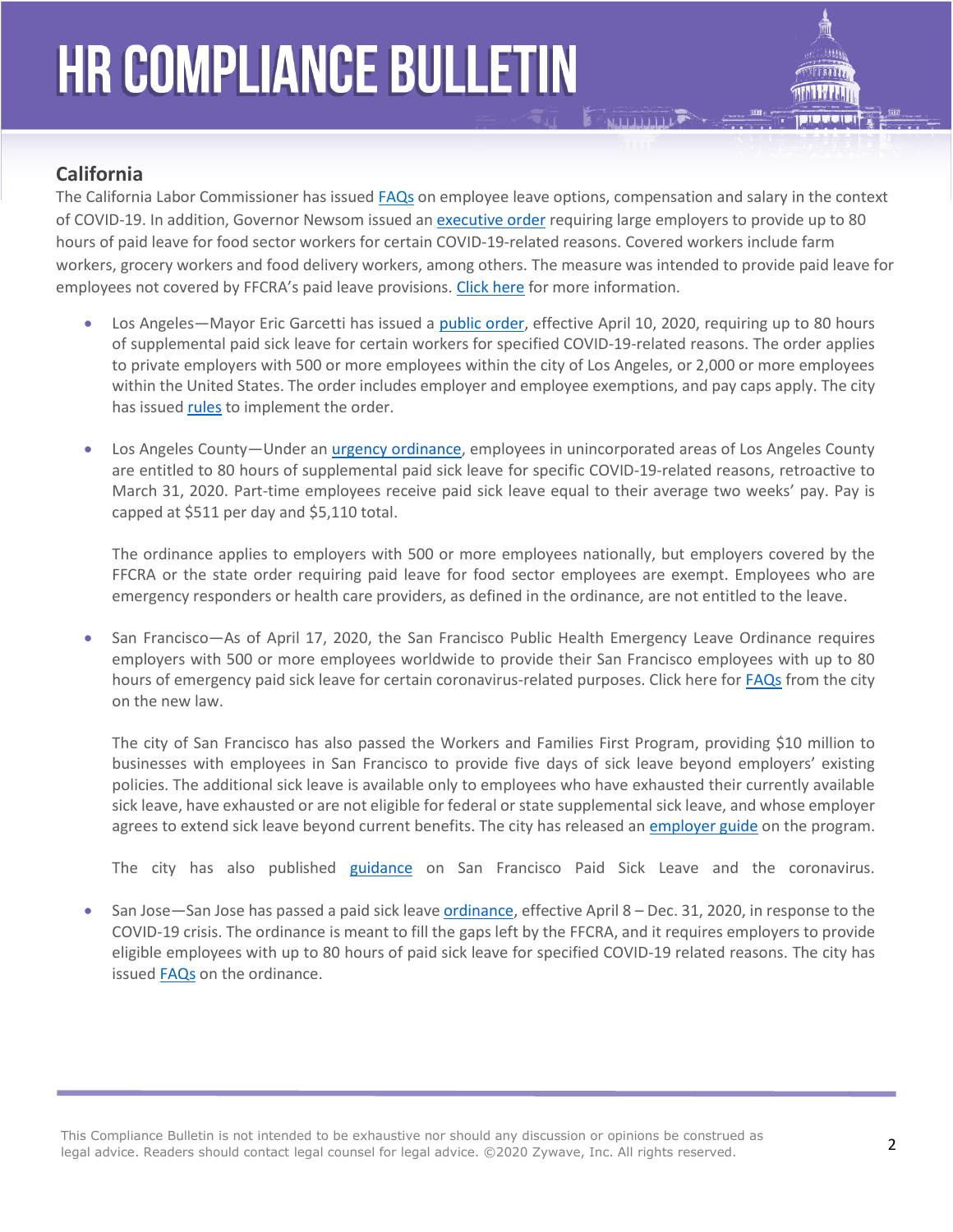

#### **Colorado**

On April 27, 2020, Colorado amended its emergency regulations mandating paid sick leave for certain workers affected by

COVID-19. The regulations require employers in covered industries to provide paid sick leave to symptomatic employees who:

- Are being tested for COVID-19, or
- Are under instructions to quarantine or isolate due to a risk of having COVID-19.

The amendments expanded the list of covered industries to 13, and they increased the amount of leave from four days to 80 hours. Compensation for leave was changed from full pay to two-thirds pay. The changes to the regulations also added "other respiratory symptoms" to "flu-like symptoms" as a supporting factor for leave.

[Click here](https://www.colorado.gov/pacific/cdle/colorado-health-emergency-leave-pay-%E2%80%9Ccolorado-help%E2%80%9D-rules) for more information.

#### **Connecticut**

The state has issue[d FAQs](https://www.google.com/url?sa=t&rct=j&q=&esrc=s&source=web&cd=2&ved=2ahUKEwid6uLgs7voAhWDK80KHXTZD1oQFjABegQIAxAB&url=https%3A%2F%2Fportal.ct.gov%2F-%2Fmedia%2FCoronavirus%2FCOVID-19-FAQs.pdf%3Fla%3Den&usg=AOvVaw20ZD6752A-TPzFxygir0w1) on the application of various employment laws and programs—including the state's paid sick leave and family leave requirements—to workers and businesses affected by COVID-19.

#### **District of Columbia**

On April 10, 2020, Washington, D.C., enacted [the COVID-19 Response Supplemental Emergency Amendment Act,](https://code.dccouncil.us/dc/council/acts/23-286.html) which, among other things, requires employers with between 50 and 499 employees to provide their employees with up to 80 hours of paid sick leave for the same reasons leave is permitted under the FFCRA. Employees may take the new leave in addition to any FFCRA leave they may be eligible for. Employers that are health care providers are exempt from the requirement, which took effect upon the law's passage.

As part of earlier [emergency legislation,](http://lims.dccouncil.us/Legislation/B23-0718) the District expanded its family leave program (DCFMLA) to allow workers to take time off when they or a family member have been advised to quarantine or self-isolate. The law allowing the expansion also eliminates the usual DCFMLA eligibility requirements that:

- The employee have worked for the current employer for one year; and
- The employee have worked 1,000 hours for the current employer during the previous 12 months.

These requirements are waived if the employee is taking leave under the new COVID-19 purpose.

In addition, the new leave requirement applies to all District of Columbia employers; before the expansion, only employers with 20 or more employees were covered by the DCFMLA. The expansion remains in effect for 90 days from its approval on March 17.

#### **Nevada**

The Nevada Labor Commissioner's Office has issued [guidance](http://labor.nv.gov/uploadedFiles/labornvgov/content/Employer/COVID-19%20Leave%20Guidance.pdf) on employees' use of leave for COVID-19 purposes under the state's new paid leave law. According to the guidance, employees may elect to use available paid leave or other applicable leave while out on a mandatory government quarantine, but employers may not require that employees use the leave for this purpose.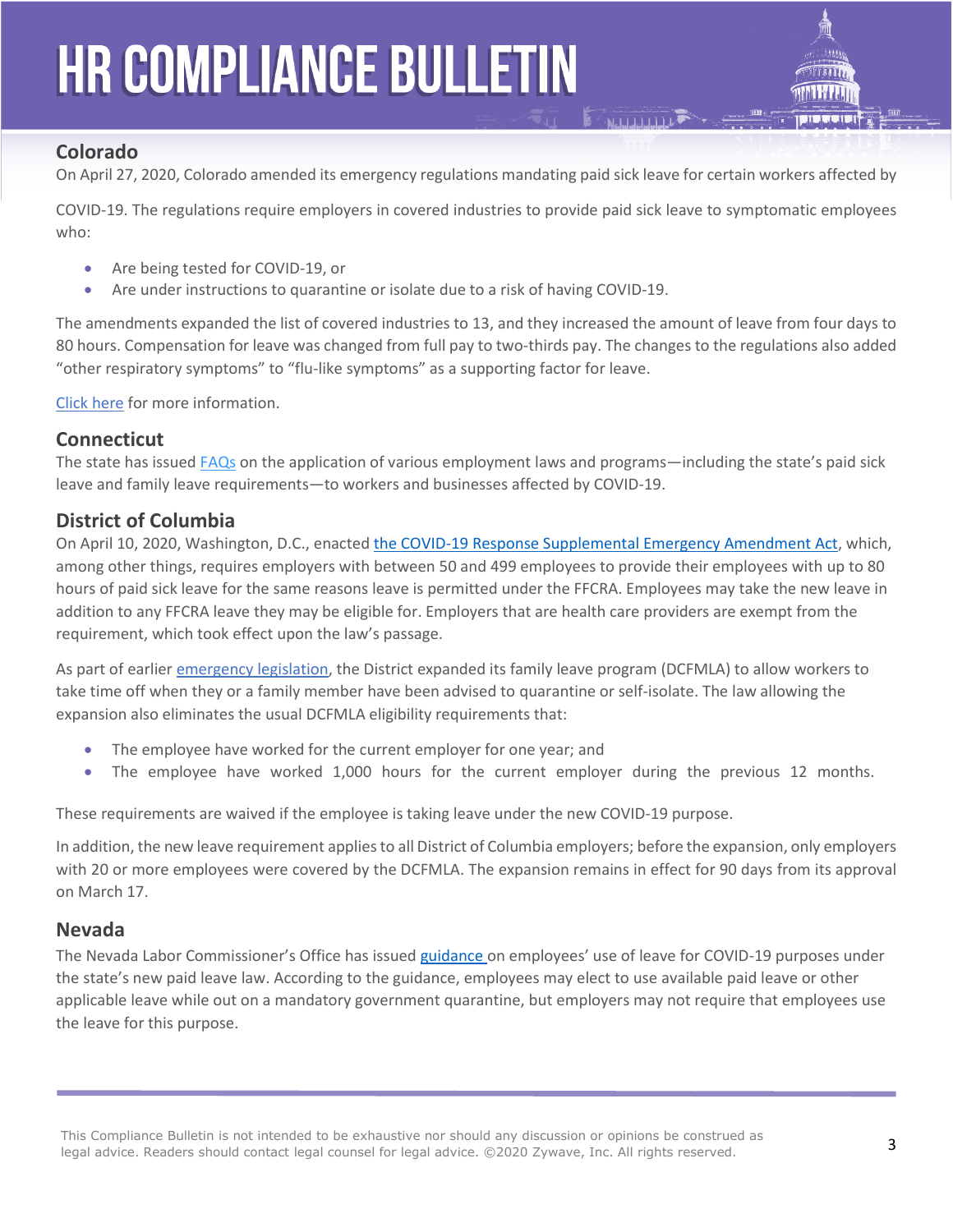

#### **New Jersey**

Recently passe[d legislation](https://www.njleg.state.nj.us/2020/Bills/A4000/3848_I1.HTM) in New Jersey prohibits employers from terminating or refusing to reinstate employees for taking time off (as instructed by a medical professional) due to COVID-19. Another new [law](https://www.njleg.state.nj.us/2020/Bills/S2500/2304_I1.HTM) expands the definition of "serious health condition" in the state's temporary disability insurance (TDI) and family leave insurance (FLI) programs to allow benefits when a person is diagnosed with or suspected of exposure to a communicable disease, or to take care of a family member similarly affected.

The legislation also expands New Jersey's earned sick leave law to permit the use of earned sick time for isolation or quarantine recommended or ordered by a provider or public health official as a result of suspected exposure to a communicable disease, or to care for a family member under similar isolation or quarantine.

An additional [law](https://www.njleg.state.nj.us/2020/Bills/S2500/2374_I1.HTM) enacted on April 14, 2020, expands the state's Family Leave Act to allow employees to take up to 12 weeks of unpaid time off to care for a family member as a result of an epidemic of a communicable disease, or efforts to prevent spread of a communicable disease. The job-protected leave also applies to employees requiring leave to provide care or treatment for their child if the child's school or place of care is closed in response to a public health emergency.

The state's Department of Labor and Workforce Development has develope[d printable guides](https://www.nj.gov/labor/worker-protections/earnedsick/covid.shtml) outlining COVID-19– related benefits for New Jersey employees. These guides explain the applicability of benefits like earned sick leave, unemployment insurance, temporary disability and family leave insurance, and workers' compensation in various COVID-19-related situations.

#### **New York**

New York state enacted [a new law](https://nyassembly.gov/leg/?default_fld=&leg_video=&bn=SB8091&term=0&Summary=Y&Actions=Y&Text=Y) providing leave for COVID-19-related reasons, effective March 18, 2020. The leave applies to employees who are under a quarantine or isolation order. Whether and how much employee compensation is required during the leave depends on the size and net income of the employer, as follows:

- **\$1 million or less, and up to 10 employees**: Unpaid leave through the end of the quarantine or isolation. (Employees are eligible for paid family leave and disability benefits.)
- **More than \$1 million, and up to 10 employees**: Leave through the end of the quarantine or isolation, at least five days of which must be paid. (After five days, employees are eligible for paid family leave and disability benefits.)
- **Between 11 and 99 employees**: Leave through the end of the quarantine or isolation, five days of which must be paid. (After five days, employees are eligible for paid family leave and disability benefits.)
- **100 or more employees**: 14 days of paid sick leave during quarantine or isolation.
- **Public employers:** 14 days of paid sick leave during quarantine or isolation.

The law also allows paid family leave for employees to care for children under a quarantine or isolation order. Employees eligible for federal COVID-19-related leave may take state leave only to the extent that it exceeds the federal leave. Exceptions apply for asymptomatic or undiagnosed employees who can work virtually, and for employees who traveled to affected regions not for work. The state has issued [FAQs](https://paidfamilyleave.ny.gov/new-york-paid-family-leave-covid-19-faqs) on the new law. For further information, contact the [New York Department of Labor.](https://www.labor.ny.gov/home/)